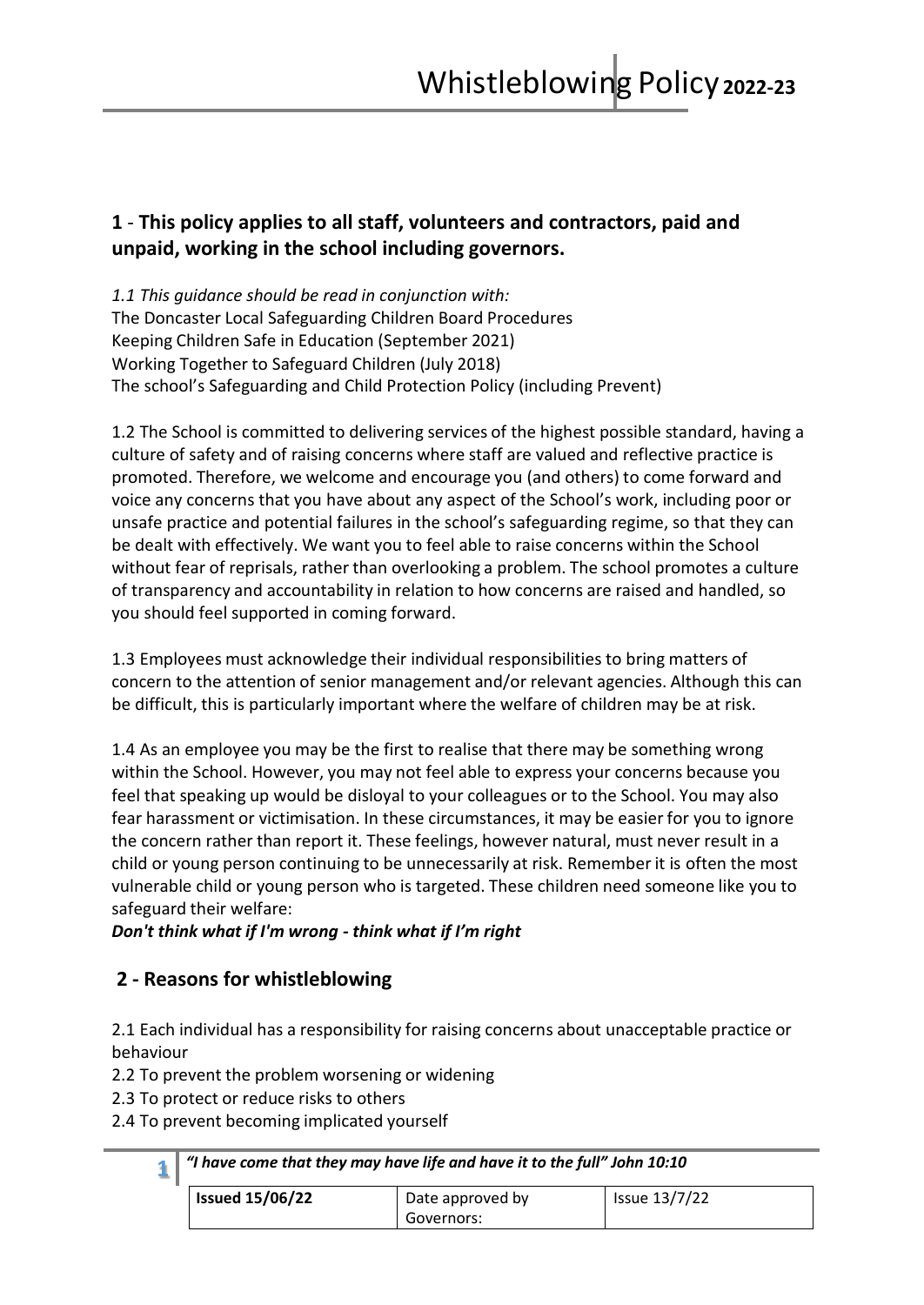### **3 - What concerns should you raise?**

Concerns that fall within the scope of the whistleblowing policy may be about something that:

3.1 is unlawful; or

3.2 is against the School's policies; or

3.3 falls below established standard or practice; or

3.4 amounts to improper conduct.

3.5 where you believe that the internal processes in school are not robust enough to safeguard a child

3.6 Remember: as a School employee, you have the right to raise concerns, which could be about the actions of other employees or private contractors and, under the School's Health & Safety Policy, you are expected to raise concerns about potential health and safety risks.

3.7 If you are concerned about something to do with your own terms and conditions of employment, you should raise this under the School's Grievance Procedure.

### **4 - Self-reporting**

#### **4.1 Any person employed by the school must report immediately to the Head any convictions they receive.**

4.2 There may be occasions when an employee has a personal difficulty, maybe a physical or mental problem, which they know to be impinging on their professional competence. Staff have a responsibility to discuss such a situation with their line manager so professional and personal support can be offered to the member of staff concerned.

4.3 Confidentiality cannot be guaranteed where personal difficulties raise concerns about the welfare or safety of children.

4.4 Please note: before blowing the whistle you should consider the following:

• the responsibility for expressing concerns about unacceptable practice or behaviour rests with all employees;

| "I have come that they may have life and have it to the full" John 10:10 |                  |               |
|--------------------------------------------------------------------------|------------------|---------------|
| <b>Issued 15/06/22</b>                                                   | Date approved by | Issue 13/7/22 |
|                                                                          | Governors:       |               |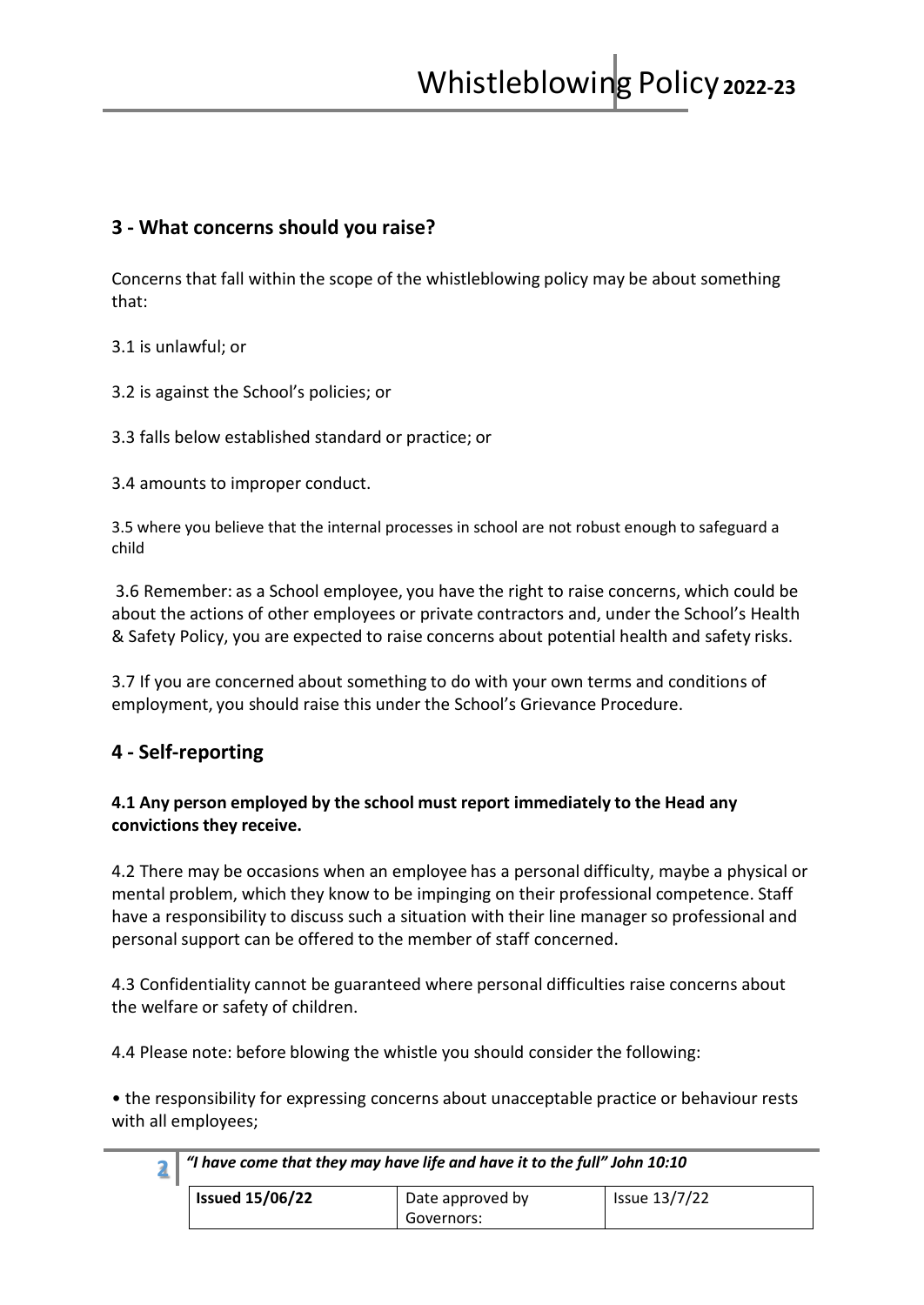• you should use staff meetings and other opportunities to raise questions and seek clarification on issues that concern you;

• whilst it can be difficult to raise concerns about the practice or behaviour of a colleague, you must act to prevent the problem getting worse, to reduce potential risks to the health and safety of others, and to prevent yourself potentially being implicated.

### **5 - How should you raise a concern?**

#### **5.1 The earlier a concern is expressed, the easier and sooner it is possible to take action.**

As a first step, you should normally raise concerns with your:

- immediate line manager; OR
- the Deputy Head or Head for more serious worries.

5.2 However, if you believe that management is involved, you should approach:

• the Chairman of Governors

5.3 In some cases it may be appropriate for you to ask your trade union to raise the concern on your behalf.

Ideally you should put your concerns in writing, stating clearly:

- the background and history of the concerns;
- names, dates and places where possible;
- the reasons why you are particularly concerned about the situation; AND

• your name and post title. (Concerns provided anonymously are much less powerful, are not likely to be as effective and will be considered at the discretion of the School).

• If you do not feel able to put your concern in writing, you can telephone or meet the appropriate person from the list given above.

5.4 Although you will not be expected to prove the truth of any allegation, you will need to demonstrate to the person, whom you contact, that there are sufficient grounds for your concern.

Remember: the earlier you express a concern, the easier and sooner it is possible for the School to take action.

### **5.5 - What happens next?**

Once you have raised a concern the School will:

- give you information on the nature and progress of any enquiries;
- take action to protect you from harassment or victimisation;
- provide mediation and dispute resolution if appropriate

• do its best to protect your identity if you do not want your name disclosed (although this might not be possible in all cases, especially if a signed statement is needed from you in order to address the concern via another procedure, e.g. the disciplinary procedure); and

| $\frac{3}{3}$ $\hspace{0.1cm}$ "I have come that they may have life and have it to the full" John 10:10 |  |
|---------------------------------------------------------------------------------------------------------|--|
|---------------------------------------------------------------------------------------------------------|--|

| <b>Issued 15/06/22</b> | Date approved by | Issue 13/7/22 |
|------------------------|------------------|---------------|
|                        | Governors:       |               |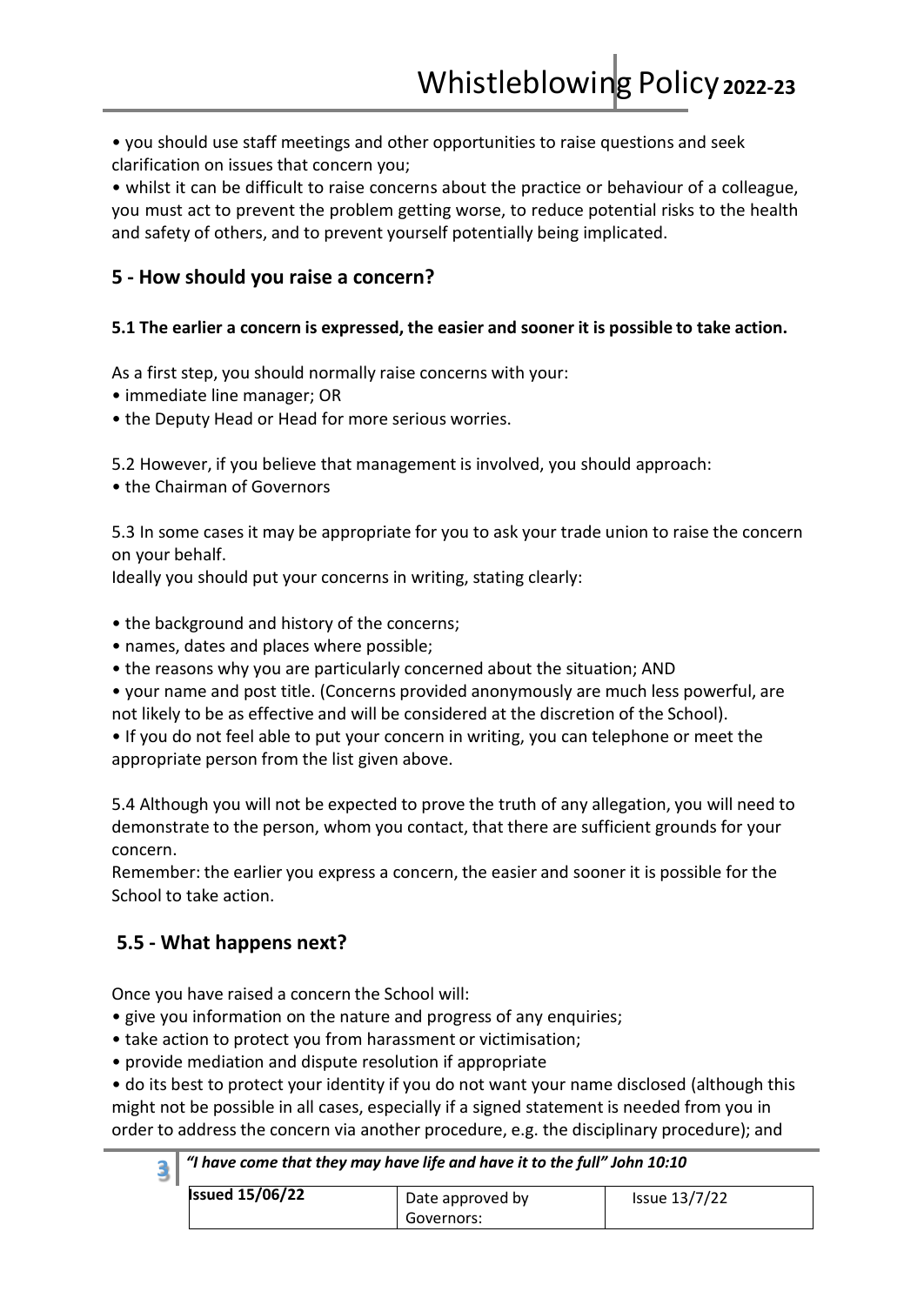• take no action against you, if you raise a concern, in good faith, that is later confirmed to be unfounded.

## **5.6 - The School will make initial enquiries (usually involving a meeting with you), to decide whether an investigation is required and what form it should take**.

For example, the matter raised may:

- be resolved simply without the need for further investigation;
- be investigated internally by an appropriate manager, e.g. the Bursar;
- be referred to the Local Authority Designated Officer for advice;
- be referred to the Police;
- form the subject of an independent inquiry.

# **6** - **Concerns or allegations that raise issues covered by other School policies/procedures will normally be addressed under those procedures, e.g. disciplinary, health and safety, grievance, child protection and adult abuse procedures**.

6.1 Within ten working days of your concern being received, the person receiving the concern will send you a written response:

- acknowledging that the concern has been received;
- indicating how he/she proposes to deal with the matter;
- giving an estimate of how long it will take to provide a final response; and/or
- indicating whether any initial enquiries have been made, and whether further investigations will take place; or
- explaining the reasons for not investigating further if that is the decision; and/or
- indicating when you can expect to receive further details, if the situation is not yet resolved.

6.2Remember: if your concern, once investigated, is confirmed as unfounded, the School will deem the matter to be concluded and will not expect you to raise the matter via another procedure, or with the person on the list given above, unless new evidence becomes available.

Please note that, if there is clear evidence that you have deliberately made a malicious or false statement, disciplinary action may be taken against you.

## **6.3 - The NSPCC whistleblowing helpline is available for staff who do not feel able to raise concerns regarding child protection failures internally. Staff can call 0800 028 0285 from 8am to 8pm Monday to Friday**

| $^{\circ}$ "I have come that they may have life and have it to the full" John 10:10 |                  |                      |
|-------------------------------------------------------------------------------------|------------------|----------------------|
| <b>Issued 15/06/22</b>                                                              | Date approved by | <b>Issue 13/7/22</b> |
|                                                                                     | Governors:       |                      |